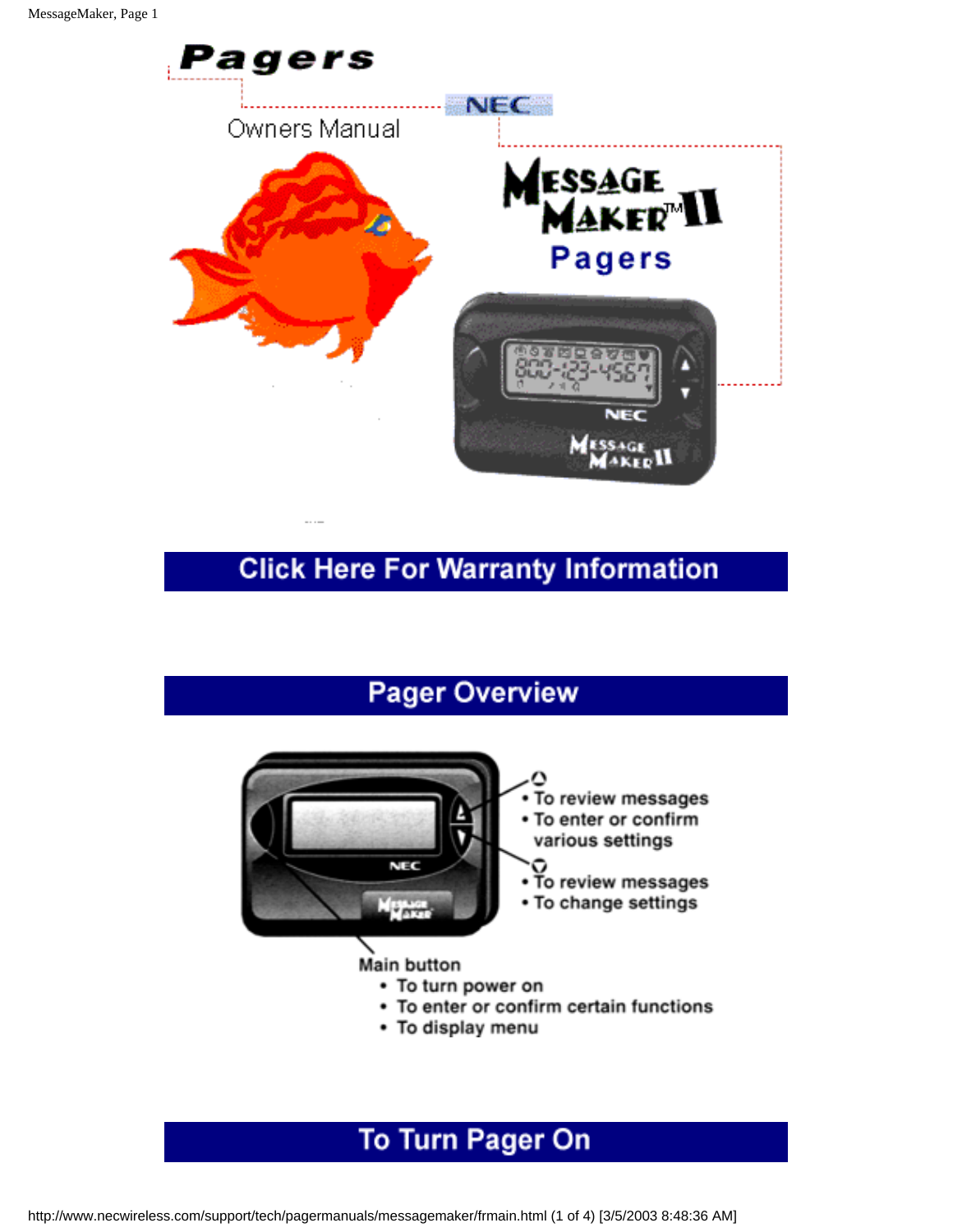• Press and hold main button.

#### To Turn Pager Off

- Press main button. "**SET 1**" is displayed.
- Press  $\bullet$  repeatedly until "**turn OFF**" is displayed.
- $\bullet$  Press  $\bullet$  . "OFF" is displayed and flashing.
- $\bullet$  Press  $\bullet$  . "OFF" will stop flashing and turn off.

## 

- Press main button. "**SET 1**" is displayed and current alert icons are flashing.
- Press  $\bullet$  . Current alert is displayed and alert icons are flashing.
- Press  $\bullet$  repeatedly to select 1 of the 4 alerts listed below.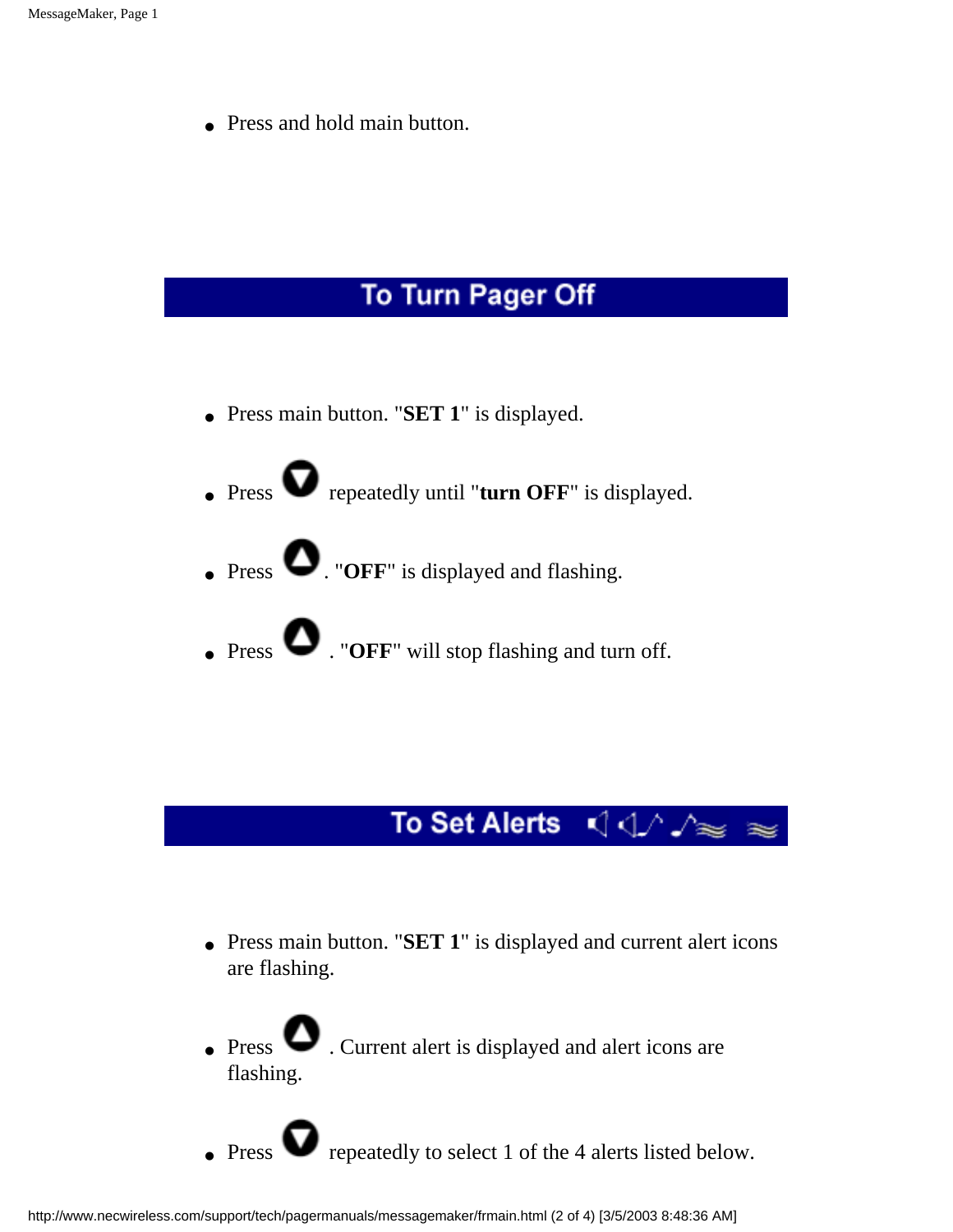